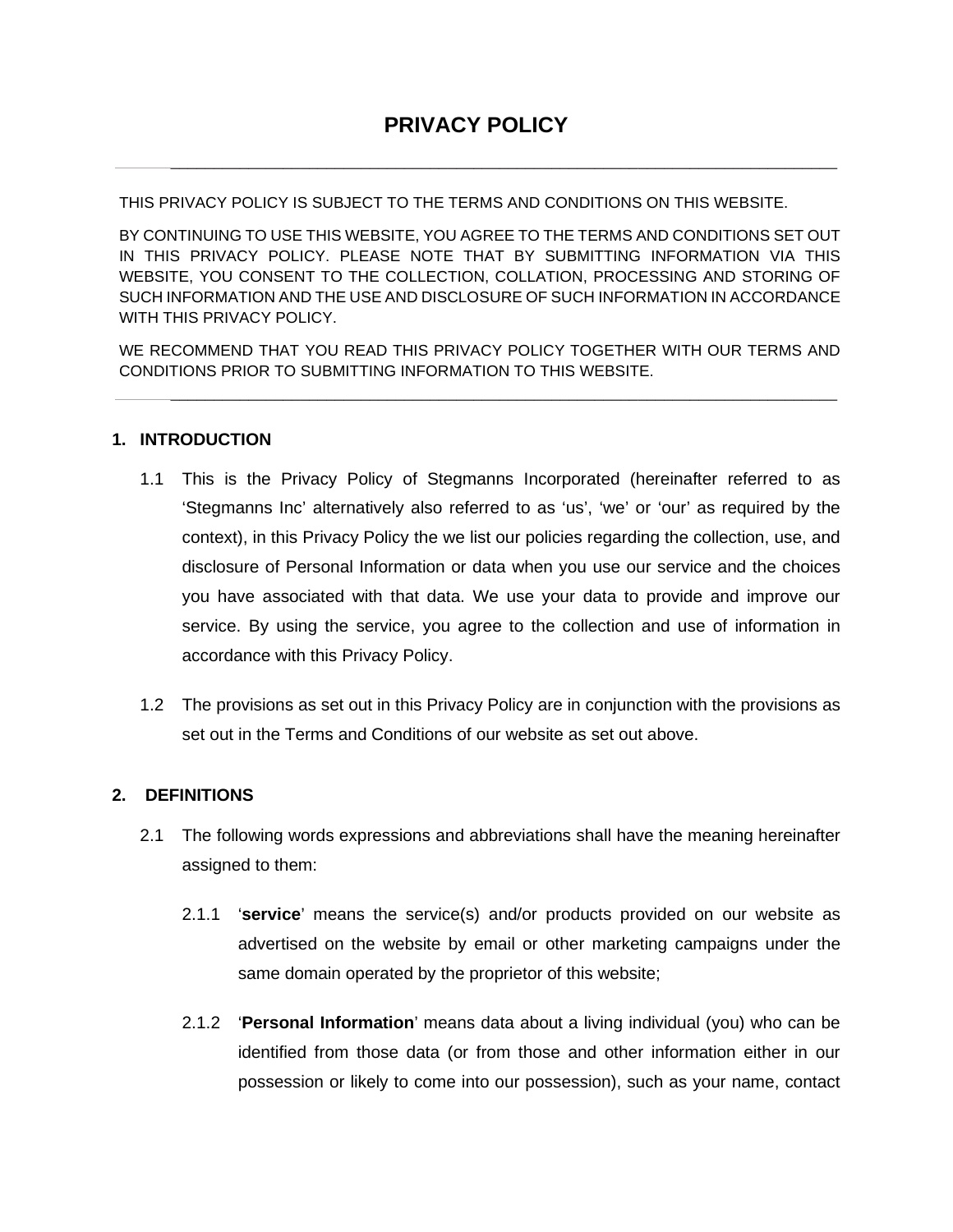details, your practice details and Service history. It may also contain information about how you use our Website;

- 2.1.3 '**Data or Content**' means data collected automatically either generated by the use of the service and you entering certain information or from the service infrastructure itself which includes the Personal Information;
- 2.1.4 '**Cookies**' means small pieces of data stored on your device (computer or mobile device);
- 2.1.5 '**Data Controller'** means the natural or legal person who (either alone or jointly or in common with other persons) determines the purposes for which and the manner in which any personal information are, or are to be, processed. For the purpose of this Privacy Policy, we are a Data Controller of your Personal Information, Content or Data;
- 2.1.6 '**Data Processors (or Service Providers)**' means any natural or legal person who processes the data on behalf of the Data Controller. We may use the services of various Service Providers in order to process your data more effectively; and
- 2.1.7 '**Data Subject (or user)**' means any living individual who is using our service and is the subject of Personal Information, it is also the living individual e.g. a child of whom Content or Data is being collected on the Website.

# **3. CONSENT**

- 3.1 How does Stegmanns Inc get your consent?
	- 3.1.1 We obtain your consent when you provide us with personal information on our website, namely: your name, surname, contact number, email address, etc..
	- 3.1.2 Further, we obtain your consent if we ask for your personal information for a secondary reason, like marketing, we will either ask you directly for your expressed consent, or provide you with an opportunity to say no.
- 3.2 How do I withdraw my consent?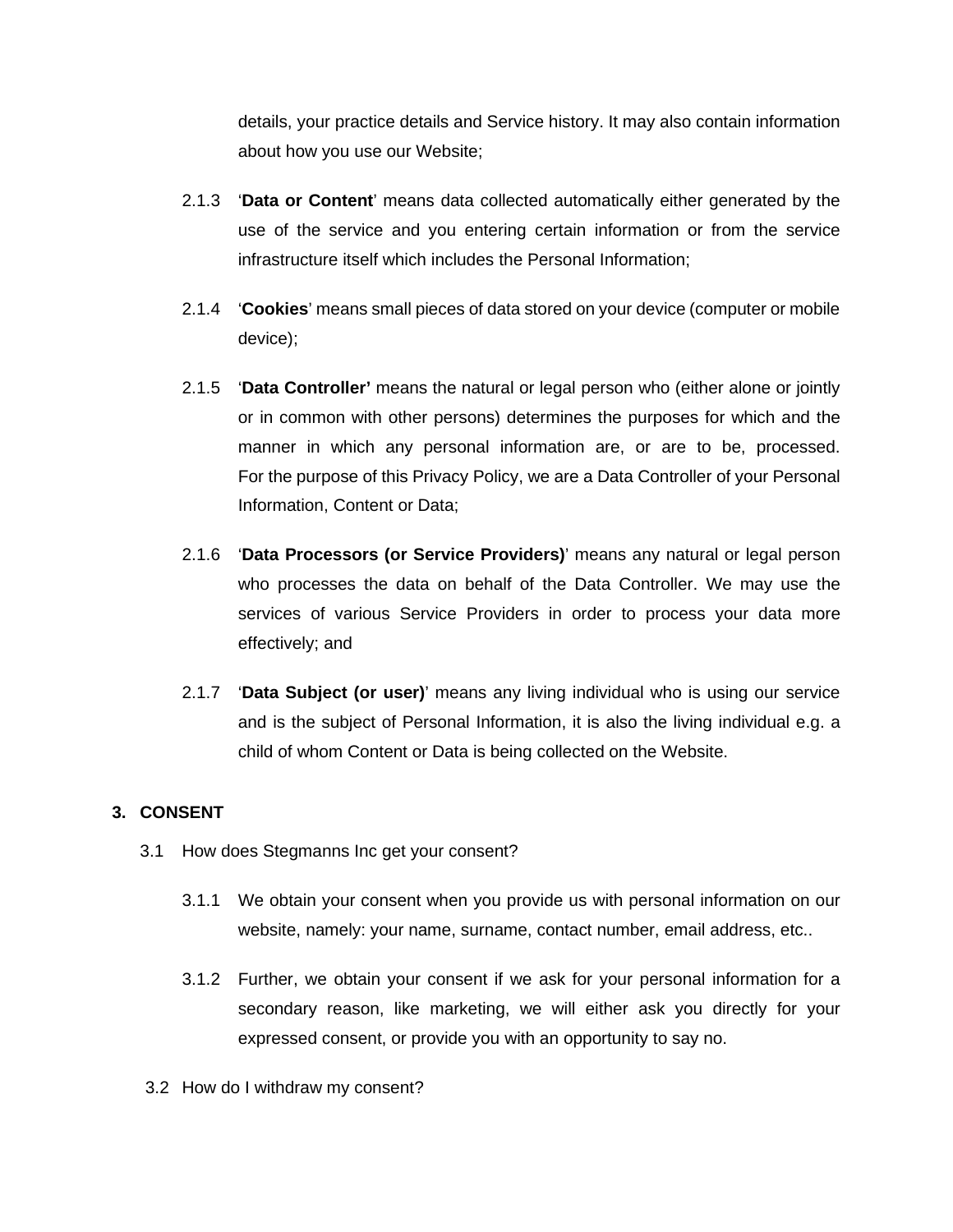3.2.1 If after you opt-in, you change your mind, you may withdraw your consent for us to contact you, for the continued collection, use or disclosure of your information, at any time, by contacting us at [jana@stegmanns.co.za.](mailto:jana@stegmanns.co.za)

# **4. AGE OF CONSENT**

By using this website you represent that you are at least the age of majority in your state or province of residence, or that you are the age of majority in your state or province of residence and you have given us your consent to allow any of your minor dependents to use this website.

# **5. INFORMATION COLLECTION**

When you provide us with your personal information as set out in clause 3.1 above we collect the personal information you give us in order to provide our service to the user.

#### **PERSONAL INFORMATION, DATA AND CONTENT**

- 5.1 While using our Service, we may ask you to provide us with certain personally identifiable information that can be used to contact or identify you.
- 5.2 Personally identifiable information may include, but is not limited to:
	- 5.5.1 Any identifying number symbol, e-mail address, physical address, telephone number, location information, online identifier or other particular assignment to you;
	- 5.5.2 Your name if it appears with your other personal information or if your name itself would reveal information about you.
- 5.3 We may use your Data to make contact with you regarding your profile, research, contact you with our newsletter, announcement emailer or promotional materials and other information that may be of interest to you or us. You may opt out of receiving any, or all, of these communications from us by following the unsubscribe link or instructions provided in any email we send or by contacting us at [jana@stegmanns.co.za.](mailto:jana@stegmanns.co.za)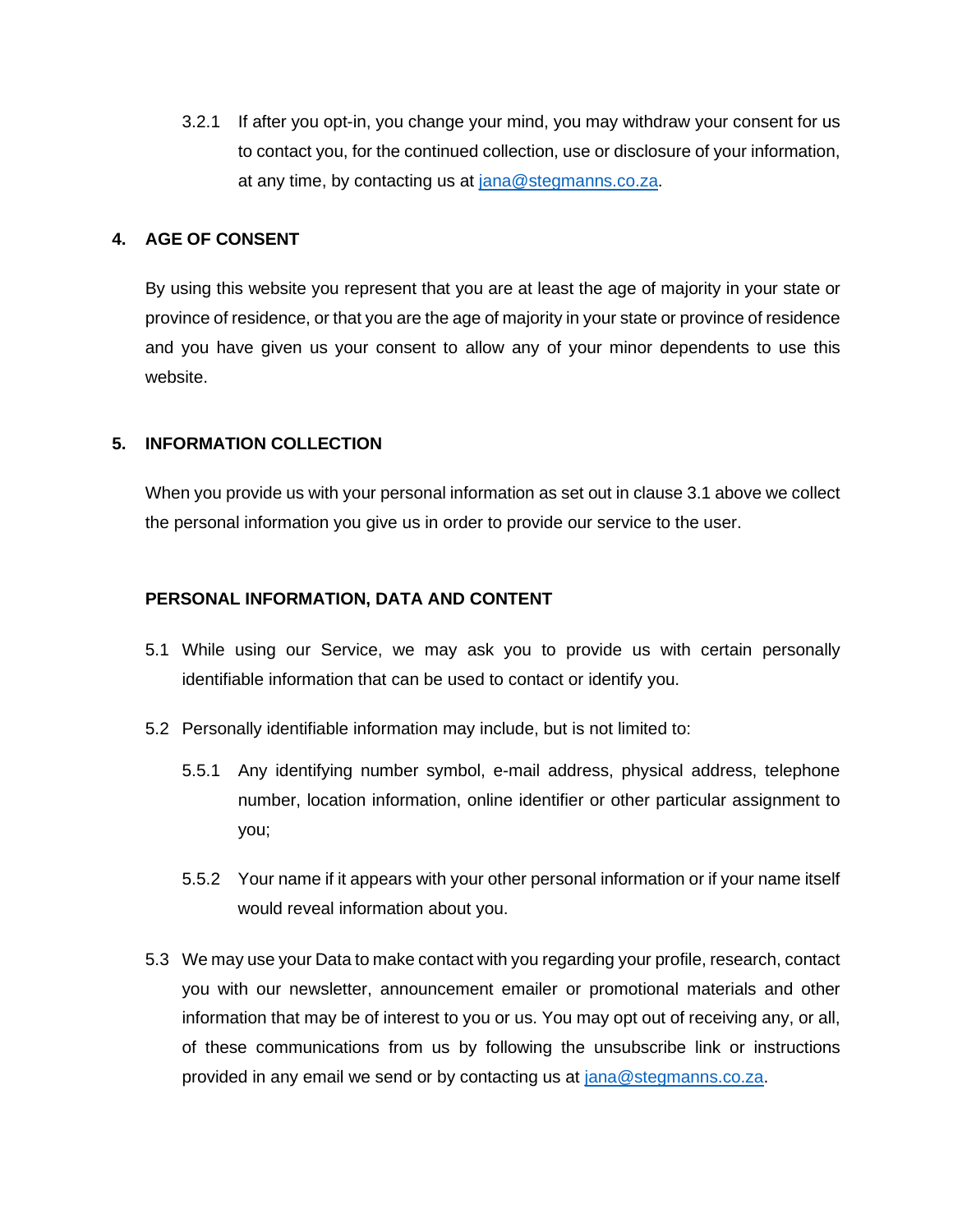# **DATA**

- 5.4 You may be asked or be required to provide limited personal information in order to enable us to provide certain services to you. We may store this information manually or electronically. We will only use it for the purposes for which it was provided, if you have consented to it. Information provided will be kept for as long as is necessary to fulfill that purpose.
- 5.5 We may also collect information about your computer including, where available, your IP address, operating system and browser type, for system administration purposes and to report aggregate information to our webmasters. This information reveals nothing personal about you. It is statistical data about our users' browsing actions and patterns which does not identify any individual and allows us to ensure that content from our site is presented in the most effective manner for you and for your computer.

# **TRACKING & COOKIES DATA**

- 5.6 We may use cookies and similar tracking technologies to track the activity on our Service and hold certain information.
- 5.7 Cookies are files with a small amount of data which may include an anonymous unique identifier. Cookies are sent to your browser from a Website and stored on your device. Tracking technologies also used are beacons, tags, and scripts to collect and track information and to improve and analyse our Service to you.
- 5.8 You can instruct your browser to refuse all cookies or to indicate when a cookie is being sent. However, if you do not accept cookies, you may not be able to use some portions of our service.

# **6. USE OF INFORMATION AND DATA COLLECTED**

- 6.1 We use the collected data for various purposes not limited to the below:
	- 6.1.1 To deliver the services you have asked for. In other words to provide and maintain our service;
	- 6.1.2 Research;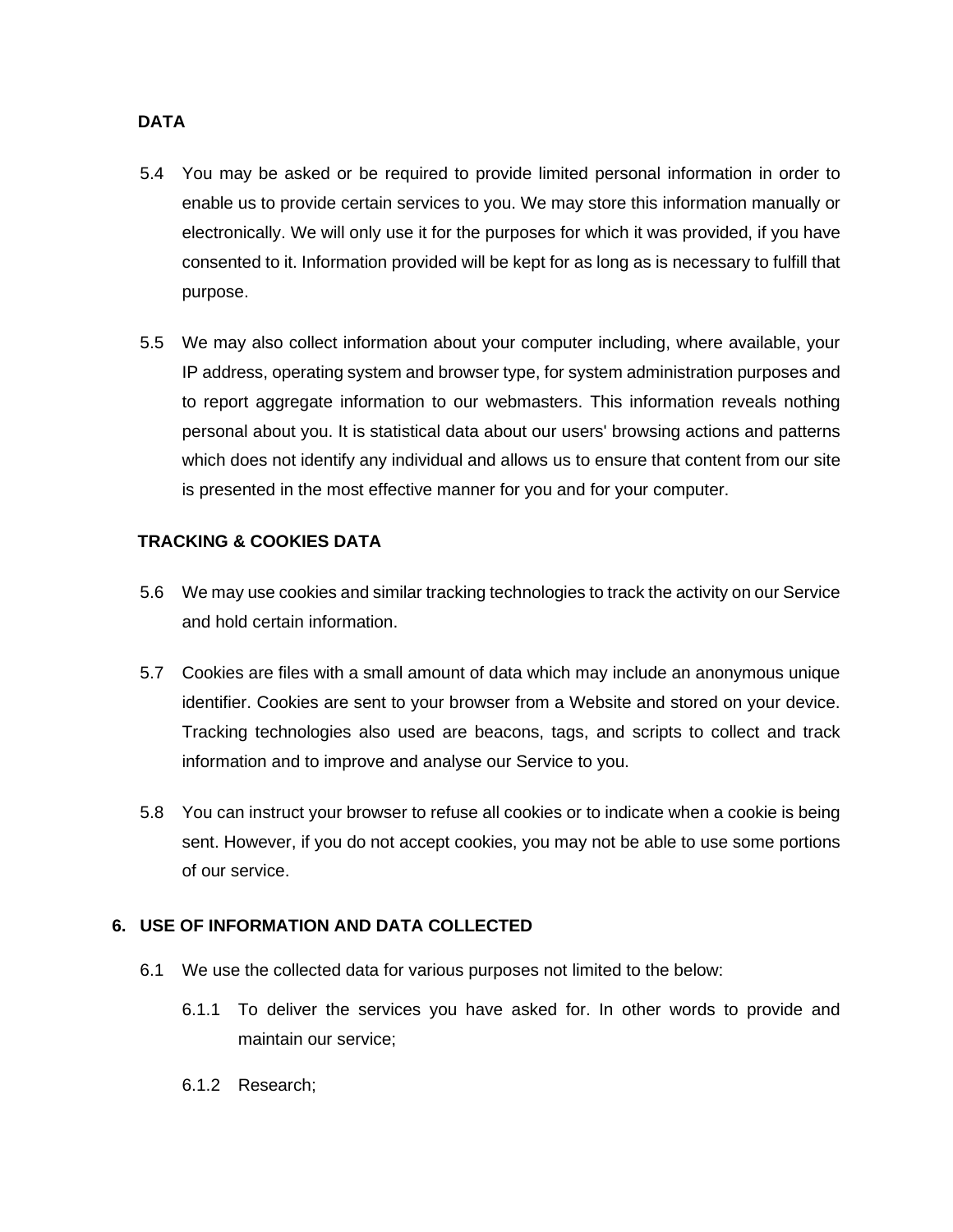- 6.1.3 To notify you about changes to our service;
- 6.1.4 To allow you to participate in interactive features of our service when you choose to do so;
- 6.1.5 To provide customer support;
- 6.1.6 To gather analysis or valuable information so that we can improve our service;
- 6.1.7 To monitor the usage of our service;
- 6.1.8 To detect, prevent and address technical issues;
- 6.1.9 To provide you with news, special offers and general information about other goods, services and events which we offer that are similar to those that you have already used or enquired about unless you have opted not to receive such information;
- 6.1.10 Demographical and statistical information about user behavior may be collected and used to analyze the popularity and effectiveness of this website. Any disclosure of this information will be in aggregate form and will not identify individual users;
- 6.1.11 If you subscribe for data, news, announcements, alerts or any such information to be emailed to you from the website, we will hold your details on our database until such time as you chose to unsubscribe from this service. You may do this at any stage by selecting the appropriate option in the alerts section of this site.
- 6.1.12 Personal information will not be sold to third parties, or provided to direct marketing companies or other such organizations without your permission. We may disclose your personal information to third parties if we are under a duty to disclose or share such.

#### **7. RETENTION OF PERSONAL INFORMATION, CONTENT AND DATA**

We will retain your Personal Information Content and Data only for as long as is necessary for the purposes set out in this Privacy Policy. We will retain and use your Data to the extent necessary to provide our service and for research and to comply with our legal obligations (for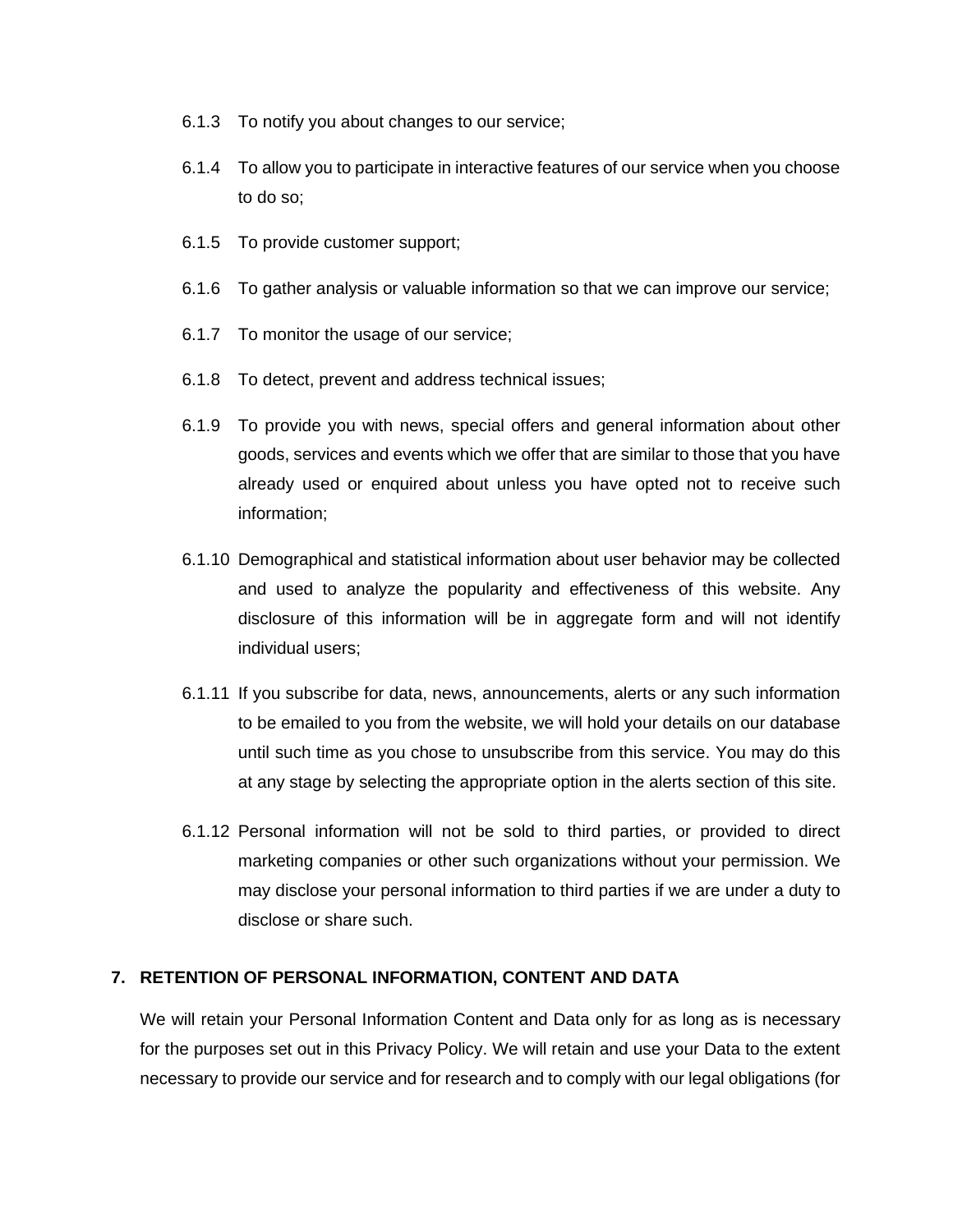example, if we are required to retain your data to comply with applicable laws), resolve disputes, and enforce our legal agreements and policies.

# **8. TRANSFER OF PERSONAL INFORMATION, CONTENT AND DATA**

- 8.1 Your Data, may be transferred to, and maintained on, computers located outside of your state, province, country or other governmental jurisdiction where the data protection laws may differ than those from your jurisdiction.
- 8.2 Please note that we may transfer Data, to the locations of our third-party service providers' servers and process it required or necessary.
- 8.3 Your consent to this Privacy Policy followed by your submission of such information represents your agreement to that transfer.
- 8.4 We will take reasonable steps to ensure that your Data is treated securely and in accordance with this Privacy Policy and no transfer of your Data will take place to an organization or a country unless there are adequate controls in place including the security of your data and other personal information.

# **9 DISCLOSURE OF DATA**

- 9.1 For purposes of research, we may disclose your Data to relevant institutions for research purposes.
- 9.2 Legal requirements may require us to disclose your Data, however, this is done in good faith and with the belief that such action is necessary to:
	- 9.2.1 To comply with a legal obligation;
	- 9.2.2 To protect and defend the rights or property of the proprietor of this website;
	- 9.2.3 To prevent or investigate possible wrongdoing in connection with the service;
	- 9.2.4 To protect the personal safety of users of the service or the public; and
	- 9.2.5 To protect against legal liability.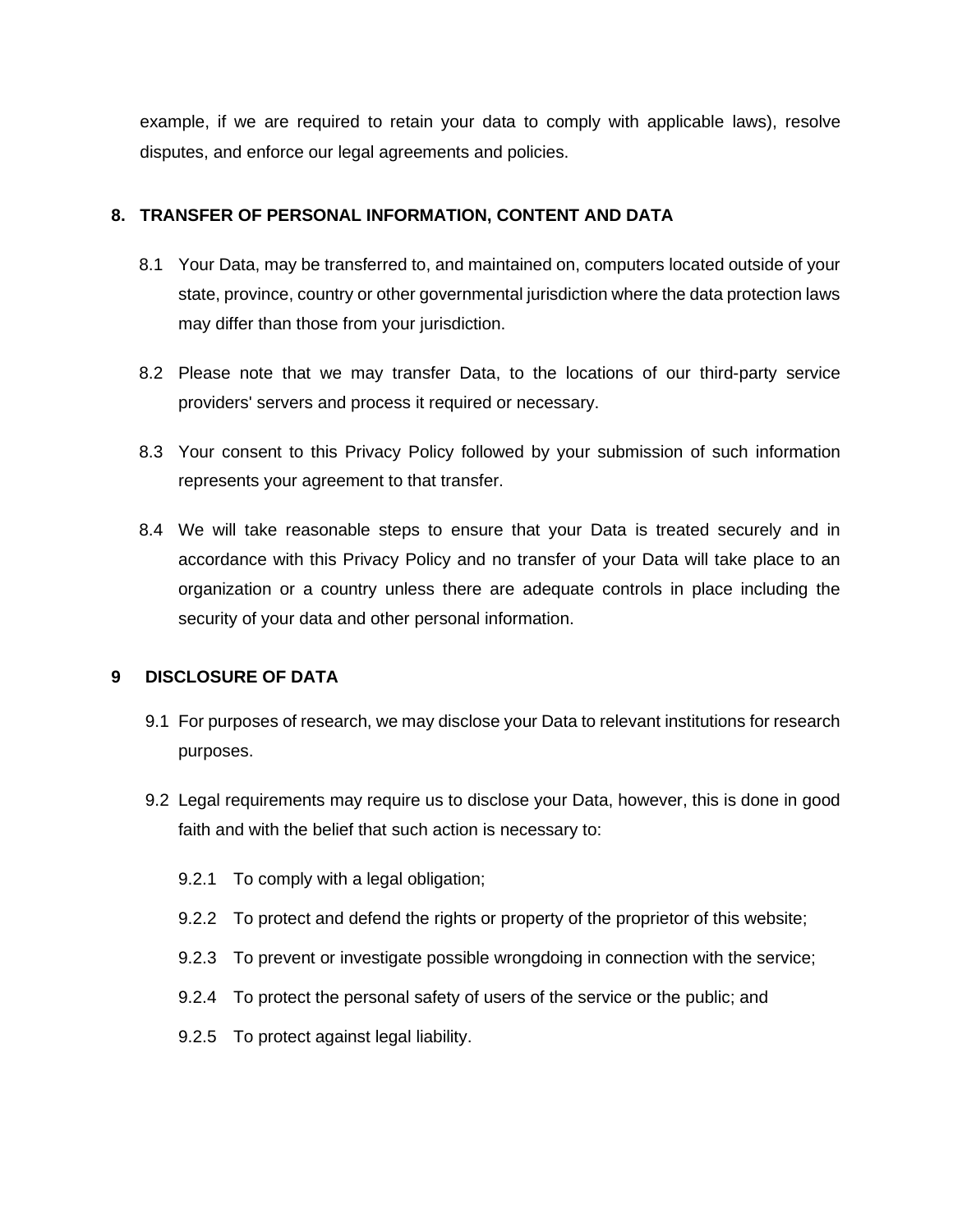#### **10 SECURITY OF DATA**

To protect your personal information, we take reasonable precautions and follow industry best practices to make sure it is not inappropriately lost, misused, accessed, disclosed, altered or destroyed.

# **11 THIRD PARTY SERVICES**

- 11.1 In general, the third-party providers used by us will only collect, use and disclose your information to the extent necessary to allow them to perform the services they provide to us.
- 11.2 In particular, remember that certain providers may be located in or have facilities that are located in a different jurisdiction than either you or us. So if you elect to proceed with a transaction that involves the services of a third-party service provider, then your information may become subject to the laws of the jurisdiction(s) in which that service provider or its facilities are located.
- 11.3 Once you leave our Website or are redirected to a third-party Website or website, you are no longer governed by this Privacy Policy or our Website's Terms and Conditions.
- 11.4 Links: when you click on links on our website, they may direct you away from our website. We are not responsible for the privacy practices of other sites and encourage you to read their privacy statements.

# **12 "DO NOT TRACK" SIGNALS**

We do not support Do Not Track ('DNT'). Do Not Track is a preference you can set in your web browser to inform Websites that you do not want to be tracked. You can enable or disable Do Not Track by visiting the Preferences or Settings page of your web browser.

# **13 LINKS TO OTHER SITES**

13.1 Our service may contain links to other sites that are not operated by us. If you click on a Third party link, you will be directed to that third party's site or Website.